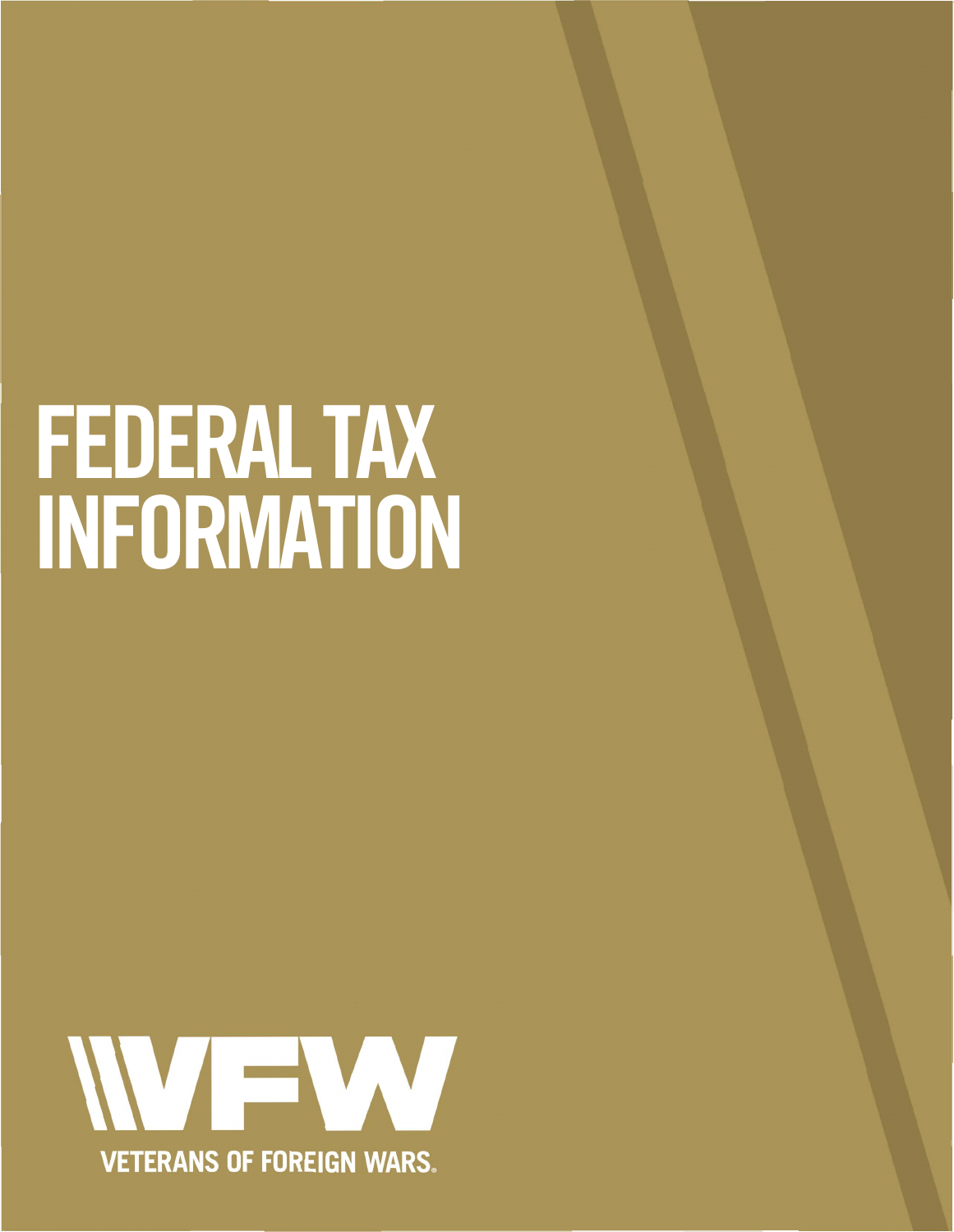# **Table of Contents Federal Tax Information**

 $\hat{\mathcal{L}}$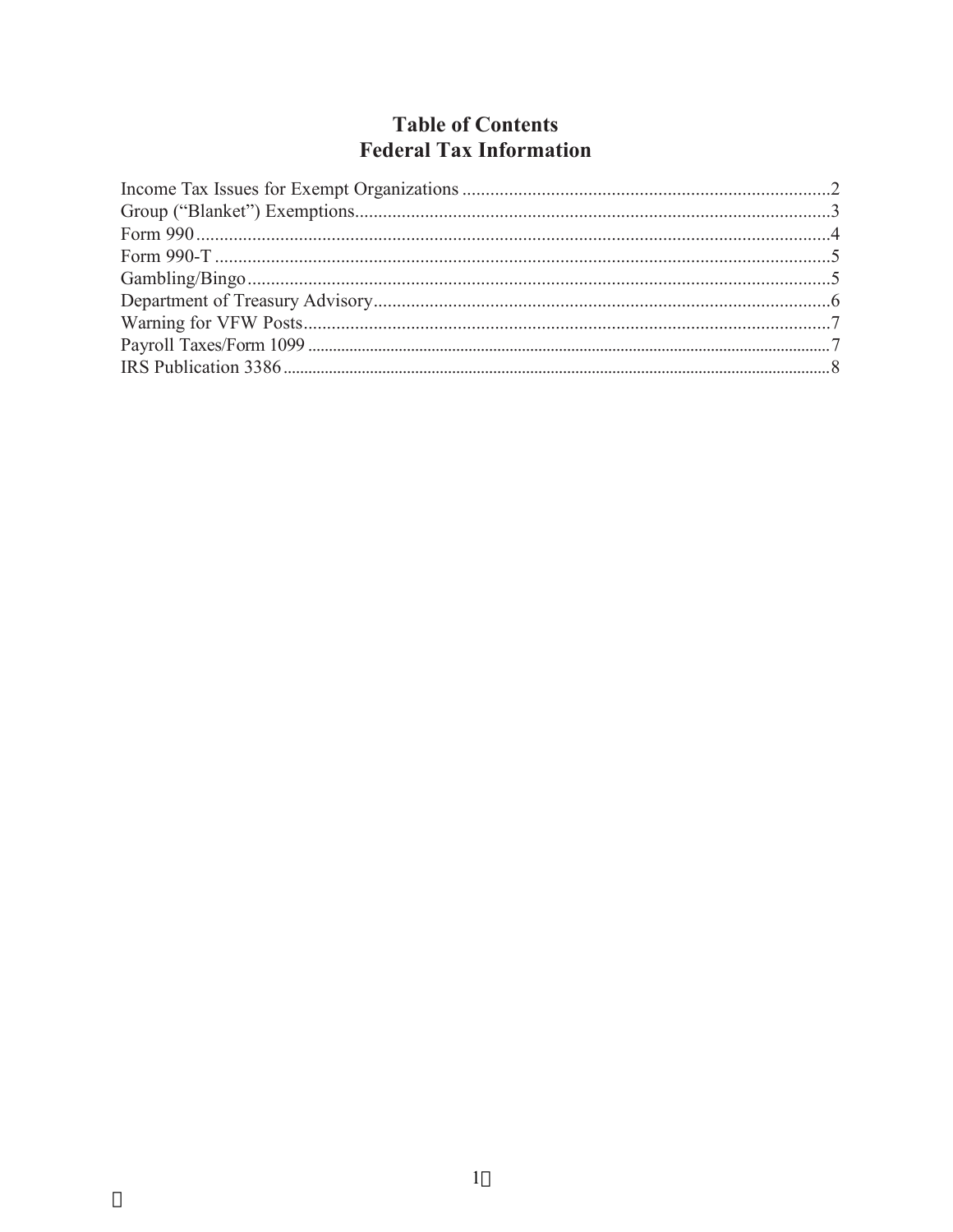#### **Federal Tax Information Income Tax Issues for Exempt Organizations**

As long as there have been federal income taxes, there have been organizations that Congress has exempted from those taxes. Congress decided that the work of some organizations was so important it wanted them to keep their funds for their work, rather than paying part to the federal government. Many Posts erroneously assume that, because they are a VFW Post and are non-profit, they are automatically exempt from federal taxes. That is not the case. The IRS has established some specific procedures for obtaining and maintaining exempt status, and that procedure must be followed.

Congress established several categories of organizations that are exempt from federal income taxes. Those categories are usually referred to by the sections of the **Internal Revenue Code (IRC)** that grant tax exempt status. The more common ones are:

**\*Section 501(c)(3):** charitable, educational, and religious organizations; **\*Section 501(c)(4):** social welfare organizations; **\*Section 501(c)(7):** social clubs.

Veterans of Foreign Wars National Headquarters has obtained its exemption under a special veterans service organization provision, Section 501(c)(19). The National Headquarters exemption does not cover other units. In most cases, the Department Headquarters has obtained a "group exemption" (discussed below) that covers Posts in the Department.

If your Post is not covered under a Group Exemption and has not applied for and been granted a separate exemption, you are urged to do so. To obtain a separate exemption, a Post must file an IRS **Form 1024.** A Form 1024 can be obtained by downloading from the IRS website at  $\underline{\text{irs.gov}}$ . VFW Posts should be eligible for exemption under section 501(c)(19), provided they have properly requested this exemption. Exemption under Section 501(c)(19) offers the most flexibility, because the exemption offers the broadest exempt purposes. Section  $501(c)(19)$ status may be the only exemption available if your Post operates a canteen. It is highly recommended that you seek exemption under  $501(c)(19)$ . To obtain additional information concerning procuring and maintaining tax exempt status for your Post, review IRS Publication 557, "Tax Exempt Status for Your Organization", or contact your local Internal Revenue Service office. It is also strongly recommended that you consult with an accountant, attorney or other tax professional for advice concerning the appropriate exemption and compliance with IRS requirements.

j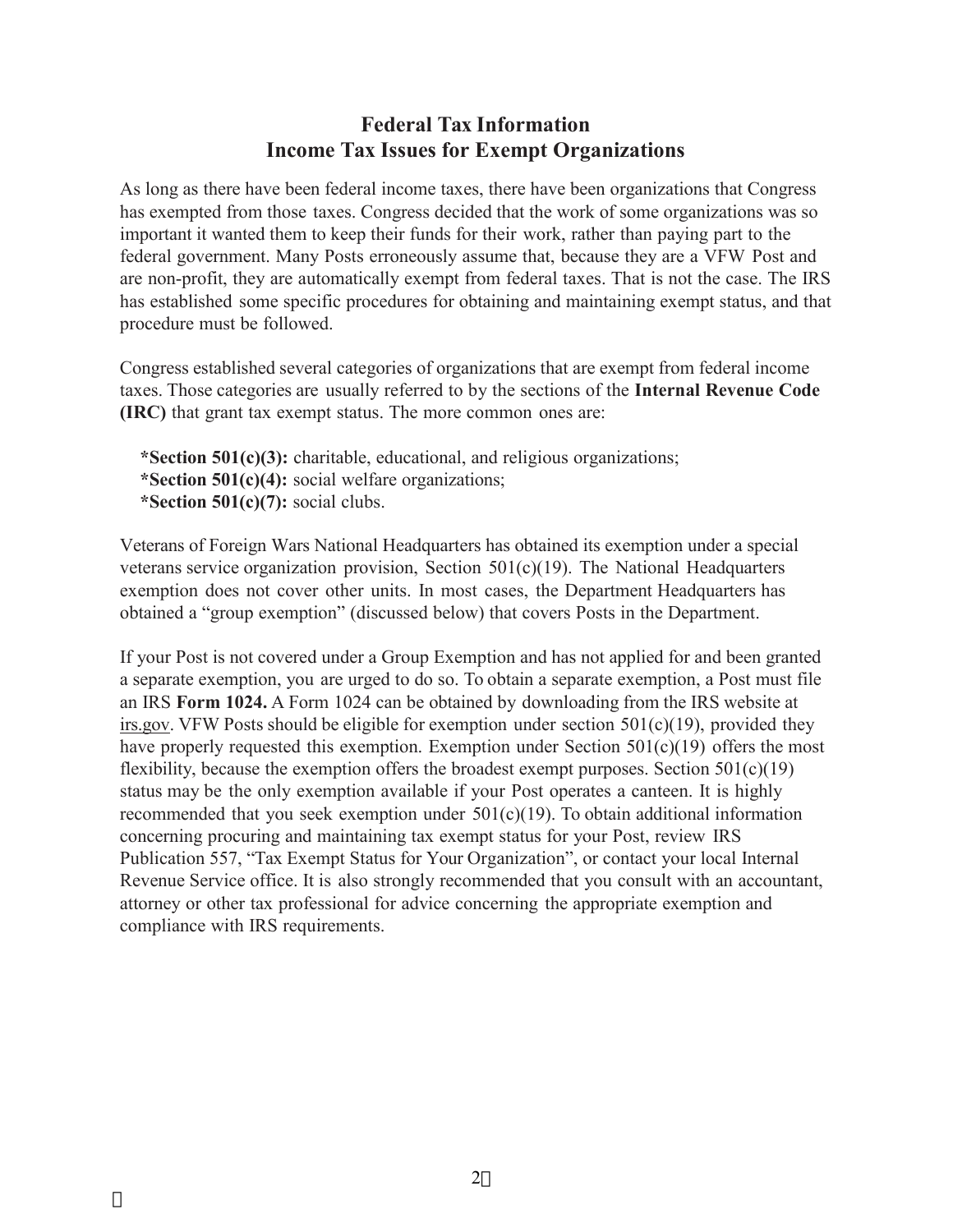#### **Group ("Blanket") Exemptions**

You should check with your Department Headquarters to see if it has been issued a group exemption letter that covers your Post. If it has, you are not required to file a separate application for exemption on Form 1024 unless your Post no longer wants to be included in the group exemption letter or is no longer eligible for exemption under the statutory section upon which the group exemption was issued. In addition, a Post that fails to file form 990 for three consecutive years will have its tax exemption revoked by the IRS. If this occurs, the Post can no longer be covered under a group exemption and must individually file Form 1024 to reapply for tax exemption. However, to be included in a group exemption, each Post must authorize the Department Headquarters to include it in the group. The authorization must be signed by a duly authorized officer of the Post and retained by the Department Headquarters for which the group exemption is in effect.

To maintain a group exemption, the Department Headquarters must submit annually to the Internal Revenue Center with which it files its information returns the following information:

- 1) Data regarding all changes in purpose, character or method of operation of the Posts included in the group exemption:
- 2) Lists of the Posts fitting the following three categories:
	- a) Posts that have changed their names or addresses during the year,
	- b) Posts no longer to be included in the group exemption, and

c) Posts to be added to the group exemption because they are newly formed or because they have recently authorized the Department Headquarters to include them.

3) Information required to be submitted by the Department Headquarters on behalf of Posts to be included in the initial group exemption is required for the new Posts to be added to the exemption.

Submission of this information does not relieve the Department Headquarters or any Posts from supplying any additional information which the IRS requires in order to determine whether the conditions for continuing the exemption are being met. Additionally, inclusion in a group exemption does not relieve the Post of any obligation it has to file income and payroll tax returns or pay taxes. Most Departments have obtained a group exemption under Section  $501(c)(19)$ . As the result of some recent IRS recommendations, those Departments that have group exemptions under Section  $501(c)(4)$  are in the process of submitting applications for group exemption under Section  $501(c)(19)$ . You may be asked to provide information to support that application. Failure to provide that information may result in your Post losing its group exemption and require that you file for a separate exemption

j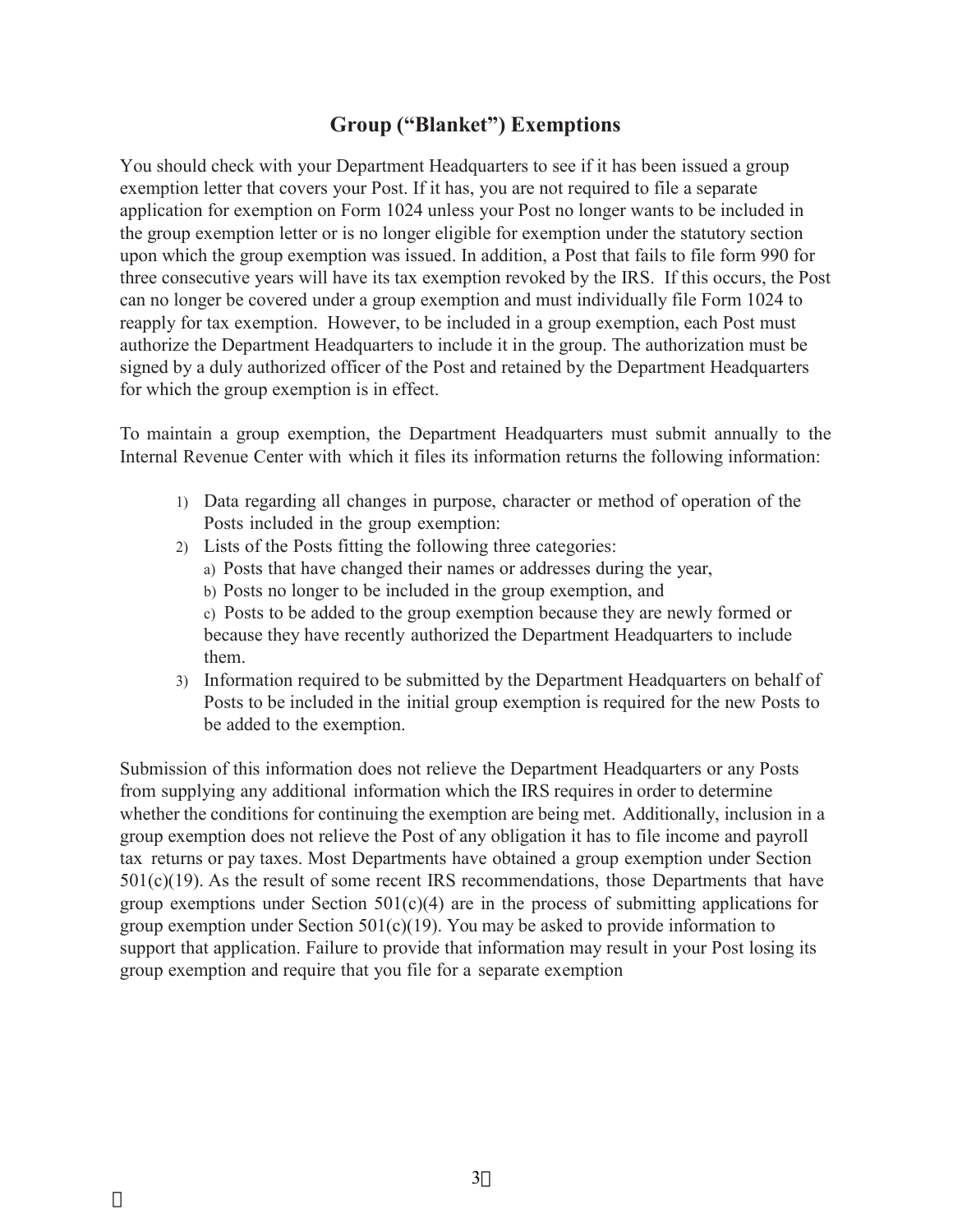## **Return of Organization Exempt From Income Tax (Form 990)**

Organizations exempt from income tax under Section 501(c) of the Internal Revenue Code are generally required to file Form 990 by the 15th day of the fifth month following the close of their accounting fiscal year. If the organization's annual gross receipts are normally more than \$50,000, the organization must file Form 990 or 990-EZ. Small tax-exempt organizations whose annual gross receipts are normally \$50,000 or less are required to electronically submit Form 990-N, also known as the e-Postcard. There is no penalty assessment for late filling the e-Postcard, but an organization that fails to file required information returns for three consecutive years will automatically lose its tax-exempt status. The revocation of the organization's tax exempt status will not take place until the filing due date of the third year. In the event that an organization loses its tax exemption for failure to file for three consecutive years, the organization can no longer be covered under a group exemption, and must individually file Form 1024 and reapply for tax exemption.

Gross receipts are considered to be normally less than \$50,000 if the organization:

- a) Has been in existence for 1 year or less and received, or donors have pledged to give, \$75,000 or less during its first taxable year;
- b) Has been in existence between 1 and 3 years and averaged \$60,000 or less in gross receipts during each of its first two tax years; and
- c) Is at least 3 years old and averaged \$50,000 or less in gross receipts for the immediately preceding 3 tax years (including the year for which the calculations are being made).

If annual gross receipts are normally more than \$50,000, the organization must file Form 990 or 990-EZ. If an organization has gross receipts less than \$200,000 and total assets less than \$500,000, it may file form 990-EZ. However, if either gross receipts or total assets are above those limits, Form 990 must be filed.

For purposes of filing requirements, gross receipts include: total contributions; gifts and grants; program service revenue; membership dues and assessments; gross investment income (including interest, dividends, gross rents, and other investment income); gross income from the sale of assets other than inventory; gross income from special fundraising events; gross sales net of return allowances; and any other revenue.

IRS regulations require that all tax-exempt organizations make both their Application for Exemption and 990's for the last three years available for public inspection at their principal office and provide copies in response to written requests, subject to the payment of reasonable fees. There are substantial penalties for violation of these regulations.

j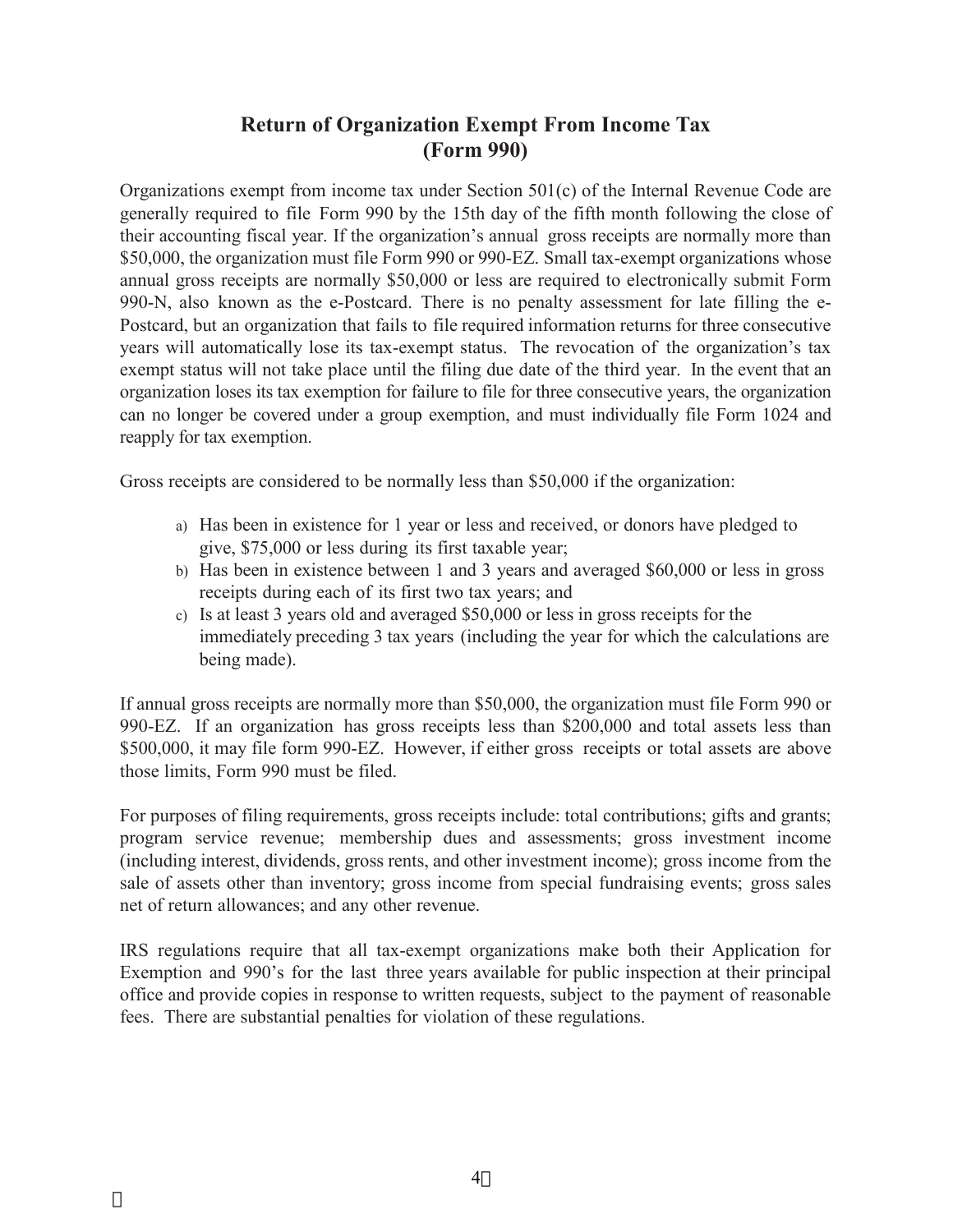#### **Exempt Organization Business Income Tax Return (Form 990-T)**

An exempt organization may also be required to file Form 990-T if the organization's gross income from business unrelated to the organization's exempt purposes is \$1,000 or more. The obligation to file Form 990-T is in addition to the obligation to file an Informational Return (Form 990). Unrelated business income tax **(UBIT)** is defined as gross income derived by an organization from any unrelated trade or business regularly carried on by it, and not substantially related to its exempt purposes. While the IRS considers many factors in determining whether the activity is unrelated trade or business, an important factor is the degree to which the activity unfairly competes with taxable businesses. Generally, the tax applied to unrelated business income does not apply to:

- a) Dividends;
- b) Interest;

j

- c) Royalties;
- d) Rents (other than certain rents on property acquired with borrowed funds);
- e) Gains from sales of assets; and
- f) Member's dues

The rules applicable to unrelated business income can be complicated, depending upon the nature and extent of your Post's activities. If you are unsure about your Post's obligation to file a 990T or report certain types of income, you are encouraged to consult with a tax professional concerning these important issues. 990-T's are not subject to public disclosure.

#### **Gambling/Bingo**

The Internal Revenue Service has been very active in recent years with respect to gambling activity by tax exempt organizations. This includes such things as pull tabs, machines, raffles, etc. Such activities may be subject to Unrelated Business Income Tax (UBIT) and may also be subject to the Federal Wagering Excise Tax and Federal Occupational Tax. The rules with respect to gaming income are also complicated and you should consult IRS Publication 3079 for details. You should also consult a professional tax advisor.

The Internal Revenue Code (IRC) contains a specific provision exempting Bingo proceeds from unrelated business income tax where state and local law permits such games to be carried on by nonprofit organizations and these organizations do not compete with taxable entities. This exception applies to bingo games even though they are regularly carried on with paid workers.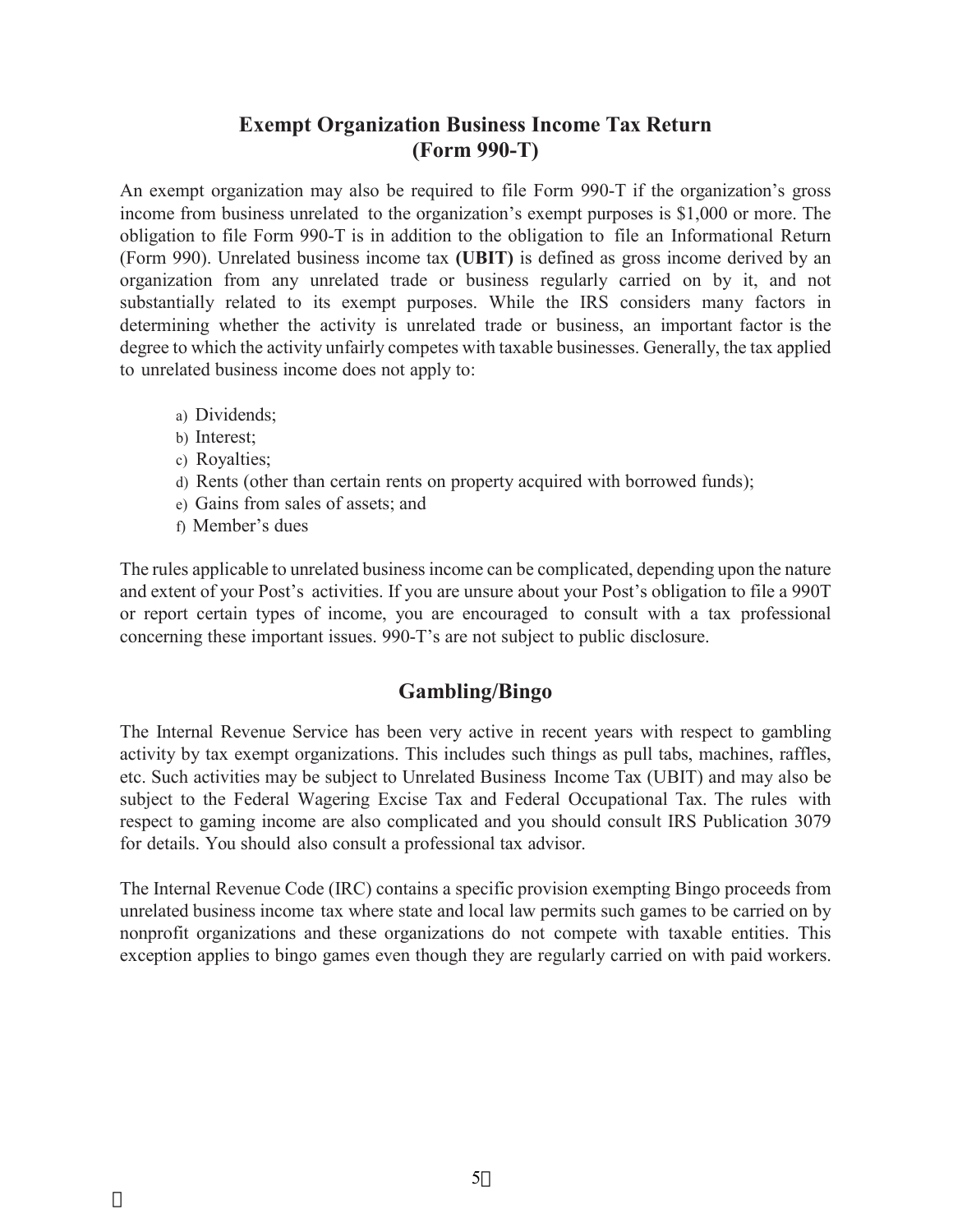Section 513 (f) of the IRC (defining unrelated trade or business) specifically provides:

(f) CERTAIN BINGO GAMES. -

j

- (1)In general, the term 'unrelated trade or business does not include any trade or business which consists of conducting bingo games.
- (2)Bingo Game Defined. -For purposes of paragraph (1), the term 'bingo game' means any game of bingo-
	- (A) of a type in which usually
		- (i) the wagers are placed,
		- (ii) the winners are determined, and
		- (iii) the distribution of prizes or other property entry is made in the presence of all persons placing wagers in such game,
	- (B) the conducting of which is not an activity ordinarily carried out on a commercial basis, and
	- (C) the conducting of which does not violate any state or local law.

The Internal Revenue Service has taken the position that the Bingo exemption applies only to regular Bingo and does not apply to "instant" bingo, pull tabs or other gaming, even if it is conducted during a Bingo session.

# **Department of the Treasury Bureau of Alcohol, Tobacco & Firearms Advisory**

If your Post operates a canteen or otherwise sells alcoholic beverages on a regular basis, the Post may be required to pay a federal Special Occupational Tax of \$250 and obtain a Special Tax Stamp on or before July 1. Failure to pay the tax could result in a substantial fine. The law requires every retail dealer in liquors, other than a limited retail dealer, to file a special tax return (ATF Form 5630.5) and pay the special tax to the Bureau of Alcohol, Tobacco and Firearms. The term "limited retail dealer" includes a veterans organization making sales of distilled spirits, wine or beer on the occasion of any kind of entertainment, dance, picnic, bazaar or festival held by it, if the organization is not otherwise engaged in business as a dealer. The ATF generally takes the position that a "limited retail dealer" is one that occasionally serves alcoholic beverages in connection with an event but that a regularly conducted clubroom would not qualify. Title 27 CFR, part 194 contains the complete regulations concerning this tax. ATF has published a booklet, ATF P 5170.2, which addresses this issue. The booklet can be obtained from the District Director (Regulatory Enforcement), Bureau of Alcohol, Tobacco and Firearms for your region.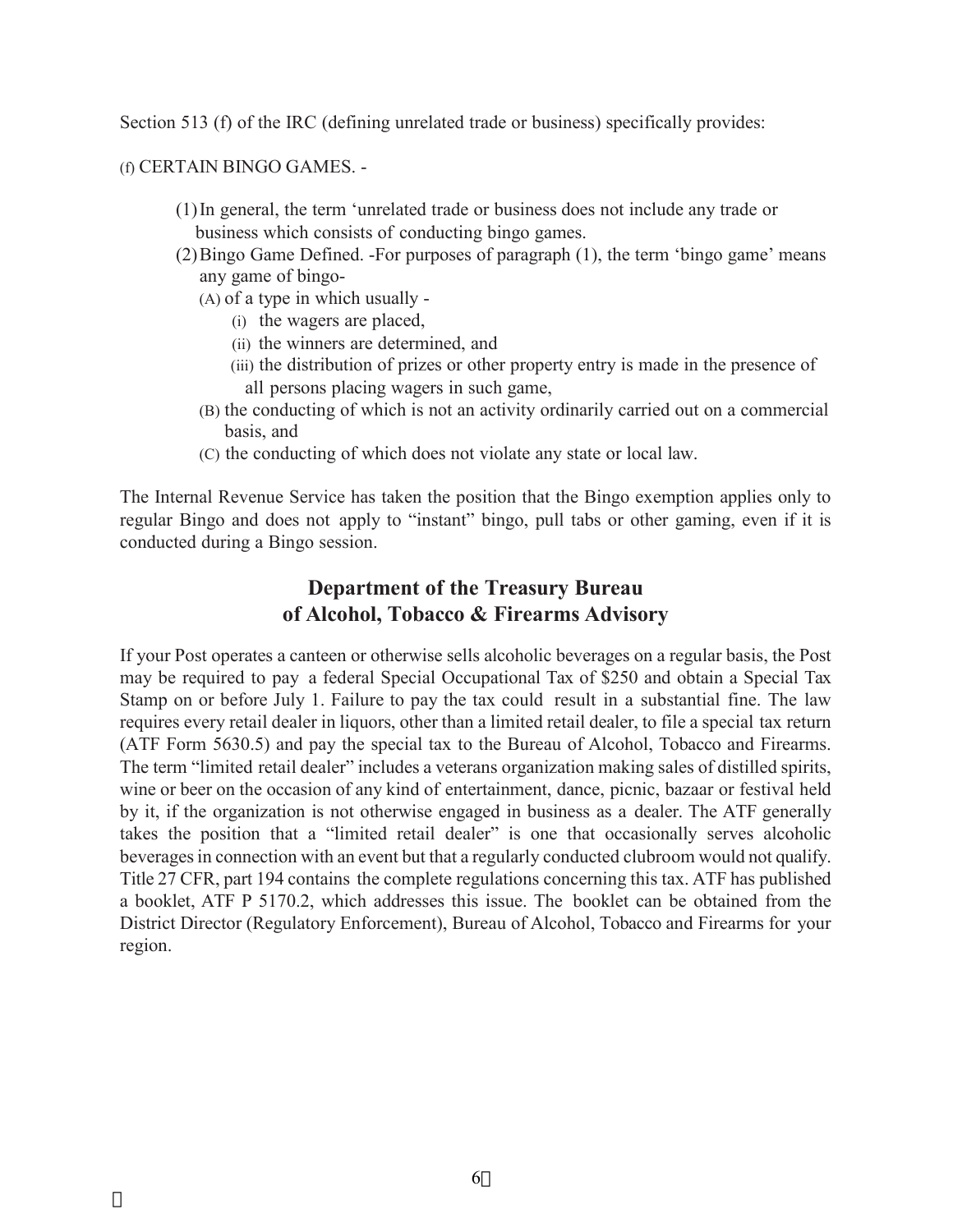# **Warnings for VFW Posts**

- a) Don't assume your Post is exempt. Check with your Department to see if they have your Post under a group exemption. If not, obtain your own exemption.
- b) Know which section of the Internal Revenue Code your Post is exempt under and know what the requirements are to maintain the exemption.
- c) Remember that Auxiliaries are separate organizations. They may not be exempt under the Post exemption. If a Post has "social members," the Post is not in compliance with the Bylaws and the Post may not be in compliance with the requirements for exemption under  $501(c)(19)$ . Member documentation (such as member applications) should be maintained and up-to-date.
- d) Non reporting and non-payment of payroll taxes for Post employees not only puts your Post at risk with the IRS, but also puts the individual Post officers at risk.
- e) Become acquainted with what constitutes Unrelated Business Income and ensure it is reported properly and taxes are paid if required.

# **Payroll Taxes**

Tax exempt status does not relieve the Post of the obligation to file returns and pay federal and state payroll taxes (with- holding, FICA, FUTA, etc.). If payments are being made to individuals for services rendered to the Post or any club room or any facility operated by the Post, it is likely that returns must be made and taxes paid. Failure to do so can result in severe tax consequences to the individual, the Post and responsible Post officers.

#### **Form 1099-Misc and Form 1099-NEC**

Form 1099-Misc and Form 1099-NEC are used to report miscellaneous income for individuals and companies that have been paid \$600 or more in non-employee compensation during a calendar year. Do not send a Form 1099 to an employee. Employee compensation is reported on Form W-2. Form 1099-Misc must be submitted to the payee by January 31 of the following year, and it must be filed with the Internal Revenue Service (IRS) by February 28 if you file paper files, and by March 31 if you file electronically. Form 1099-NEC must be submitted to both the payee and the IRS by January 31 of the following year.

Form 1099-NEC was created in 2020, and is now used to report payments to independent contractors for services performed.

Form 1099-Misc is used to report other miscellaneous non-employee payments. Examples of payments that must be reported on 1099-Misc include:

- Rents
- Prizes and awards
- Payments made to an attorney, but not for the attorney's services, for example, as in a settlement agreement. (Form 1099-NEC is used to report the payment for attorney's services)